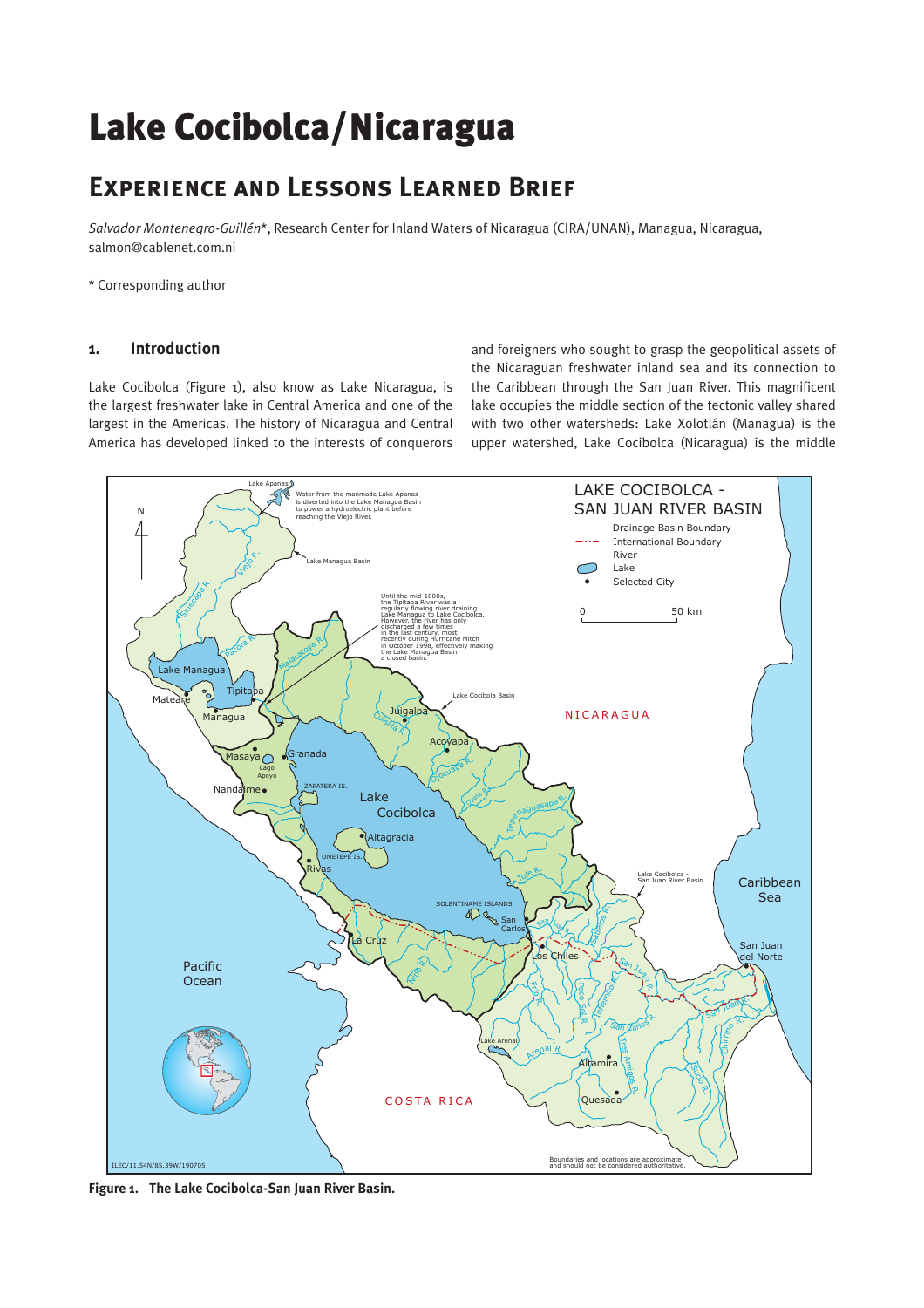watershed and the San Juan River is the lower watershed. This area forms the largest international drainage basin in Central America, with a total area of 41,600 km<sup>2</sup>, of which 70% or 29,000 km2 are in Nicaraguan territory and 30% or 12,600 km2 in Costa Rica.

#### 1.1 Background

#### *1.1.1 The Country*

The Pacific Coast of Nicaragua was settled as a Spanish colony in the early 16th century. Independence from Spain was declared in 1821 and the country became an independent republic in 1838. Britain occupied the Caribbean Coast in the first half of the 19th century, but gradually ceded control of the region in subsequent decades. Governments were formed with people of the higher classes belonging to two parties which successively gained power by force, weakening and impoverishing the country in a long struggle that lasted more than three centuries. As part of a war in 1850, and in connection with the interest of the Transit Company (which carried passengers during the California Gold Rush from San Juan del Norte Port in the Caribbean, through the San Juan River and Lake Cocibolca, to Port San Juan del Sur on the Pacific Ocean coast), a filibuster invaded Nicaragua, became President and destroyed the capital, Granada. After ousting him, a brief calm period arrived but later foreign interventions backed a military regime which governed from 1936 until 1979. Violent opposition to governmental manipulation and corruption spread to all classes by 1978 and resulted in a short-lived civil war that brought the Sandinista Liberation Front guerrillas to

| Table 1. | Demographic Statistics for Nicaragua (based on |
|----------|------------------------------------------------|
|          | 2002 data).                                    |

| <b>Total Population</b>                  | 5,023,818 people                                                 |  |  |
|------------------------------------------|------------------------------------------------------------------|--|--|
| Age structure                            | 0-14 years: 38.3%<br>15-64 years: 58.7%<br>65 years and over: 3% |  |  |
| Population growth rate                   | 2.09% (2002 est.)                                                |  |  |
| <b>Birth rate</b>                        | 26.98 births/1,000<br>population                                 |  |  |
| Death rate                               | 4.76 deaths/1,000<br>population                                  |  |  |
| Infant mortality rate                    | $32.52$ deaths/1,000 live<br><b>births</b>                       |  |  |
| Life expectancy at birth                 | 69.37 yrs                                                        |  |  |
| <b>Total fertility rate</b>              | 3.09 children born/woman                                         |  |  |
| Literacy                                 | total population: 68.2%                                          |  |  |
| GDP per capita                           | US\$507                                                          |  |  |
| GDP                                      | US\$2.398 billion                                                |  |  |
| <b>GDP</b> growth                        | 5.5%                                                             |  |  |
| Inflation                                | $11.5\%$                                                         |  |  |
| Population under poverty<br>line         | 47.9% (1998)                                                     |  |  |
| Population under extreme<br>poverty line | 17.3% (1998)                                                     |  |  |

power in 1979. Nicaraguan alleged sympathy to leftist rebels in El Salvador caused the United States to sponsor anti-Sandinista Contra guerrillas through much of the 1980s. Free elections in 1990, 1996, and again in 2001 saw the Sandinistas defeated. The country has slowly rebuilt its economy during the 1990s, but was hard hit by Hurricane Mitch in 1998.

Important information on Nicaragua, which covers the majority of the lake basin, include the following:

- The economy is based on natural resources: gold, silver, timber, fish, and agriculture; and money shipments from relatives abroad to their families remaining in the country;
- Industries are based in food processing, chemicals, machinery and metal products, textiles, clothing, petroleum refining and distribution, beverages, footwear, and wood;
- Industrial production growth rate: 4.4% (2000 est.);
	- Electricity production: 2,233 billion kWh (2000);
- Electricity production by source: fossil fuel (82%), hydroelectric (9%) and other (9%) (2000);
- Agriculture products include coffee, bananas, sugarcane, cotton, rice, corn, tobacco, sesame, soy, beans; beef, veal, pork, poultry, and dairy products;
- Exports are mainly commodities such as coffee, shrimp and lobster, cotton, tobacco, beef, sugar, bananas and gold totaling \$609.5 million (2001 est.);
- Imports are finished goods and commodities like machinery and equipment, petroleum products and consumer goods totaling \$1.6 billion (2001 est.); and,
- Demography: Table 1 shows estimations based on 2002 data.

| <b>Parameter</b>                  | <b>Value</b>                         |  |  |  |
|-----------------------------------|--------------------------------------|--|--|--|
| Total surface area                | 8,000 km <sup>2</sup> at 31.40 m asl |  |  |  |
| Total volume                      | $104 \text{ km}^3$                   |  |  |  |
| Length along major axis           | 160 km                               |  |  |  |
| Maximum width                     | 70 km                                |  |  |  |
| Maximum depth                     | Approx. 45 m                         |  |  |  |
| Mean depth                        | Approx. 13 m                         |  |  |  |
| Minimum historical water<br>level | 29.57 m (May 1886)                   |  |  |  |
| Maximum historical water<br>level | 33.84 m (November 1861)              |  |  |  |

| Table 2. |  |  |  | <b>Physical Information on Lake Cocibolca.</b> |
|----------|--|--|--|------------------------------------------------|
|          |  |  |  |                                                |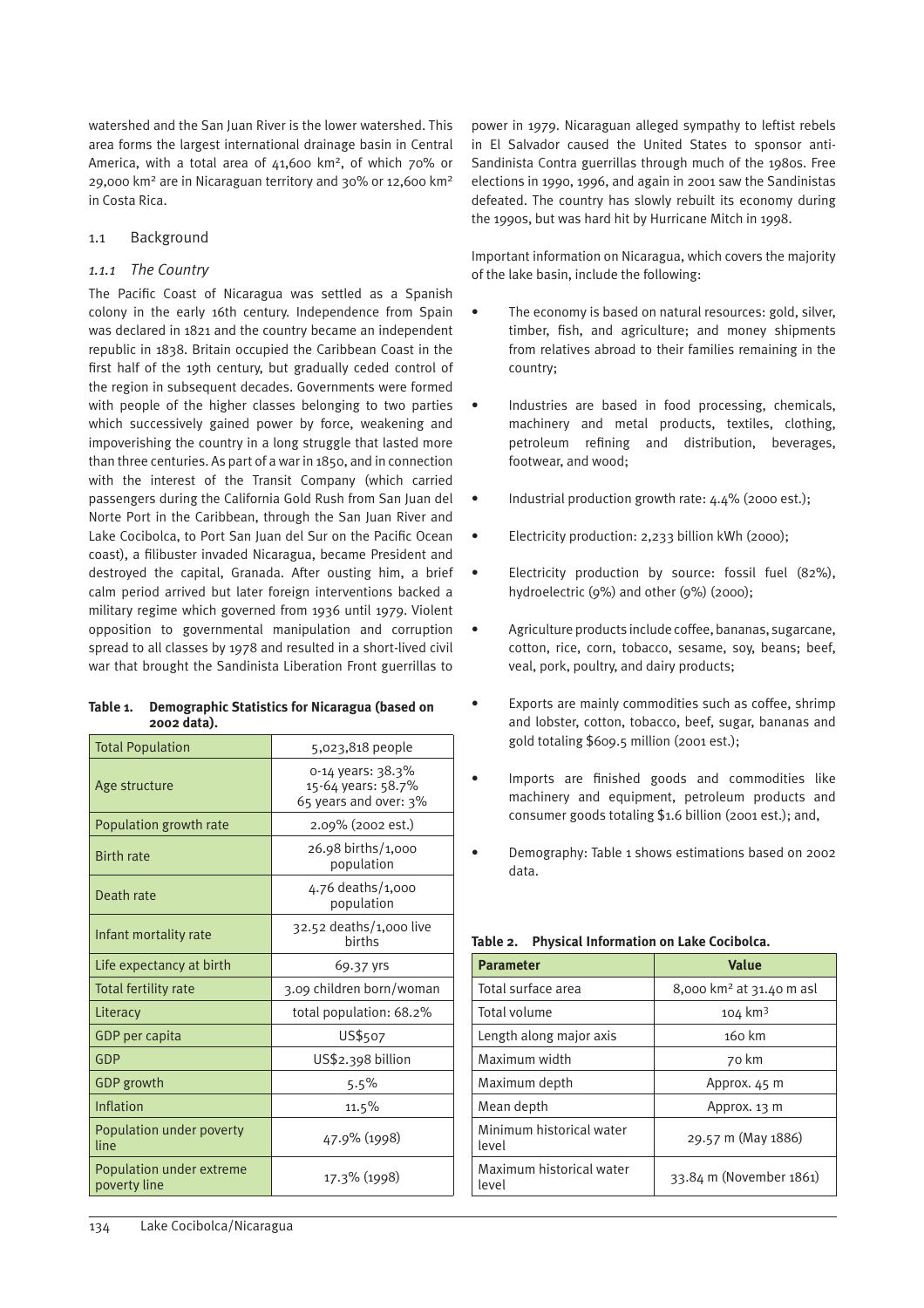Additionally, Nicaragua is extremely susceptible to natural hazards such as hurricanes, destructive earthquakes, volcanoes, and landslides. Slash and burn agriculture of subsistence not only destroys forests but also causes destruction of soils which erode and lose fertility, and is a major cause of environmental fragility.

#### *1.1.2 The Watershed*

There are three subsystems or component basins in the larger catchment: the Lake Xolotlán (Managua) watershed (6,669 km2), the Lake Cocibolca (Nicaragua) watershed (23,844 km<sup>2</sup>) and the San Juan River watershed (11,125 km<sup>2</sup>). Of the 23,844 km<sup>2</sup> of the Lake Cocibolca basin, 19,693 km<sup>2</sup> (83%) are in Nicaragua and  $4,151$  km<sup>2</sup> ( $17\%$ ) are in Costa Rica. Other information on the lake and its basin is given in Table 2.

Rainfall in the watershed varies from an average of 1,200 mm/yr in the northwest at Malacatoya, to an average of 4,000 mm/yr at the upper watershed of Rio Frío in southeast in Costa Rica. The water balance for Lake Cocibolca over a 40-year period is given in Table 3.

#### **Table 3. Water Balance for Lake Cocibolca (40-year average).**

| <b>Type of flow</b>                               | <b>Quantity</b><br>(in m <sup>3</sup> /s) |
|---------------------------------------------------|-------------------------------------------|
| Direct precipitation                              | 401                                       |
| Inflow from rivers                                | 268                                       |
| Groundwater                                       | 196                                       |
| Seepage from Lake Xolotlán                        | 5                                         |
| <b>Total Inflow</b>                               | 870                                       |
| Evaporation from surface (calculated)             | 399                                       |
| Outflow (at San Carlos through San Juan<br>River) | 476.6                                     |
| <b>Total Outflow</b>                              | 875.6                                     |

There are thirty-two municipalities on the Nicaraguan side of the watershed and ten on the Costa Rican side of the border. There are differences between both social and economic conditions of the two countries, which can be seen from the indicators shown in Tables  $4$  and  $5$ .

For many years, transportation on the San Juan River and Lake Cocibolca has been an important factor in the socioeconomic and political development of Nicaragua. Interest in the construction of an inter-oceanic route tapping the potential of the San Juan River and Lake Cocibolca dates back to Spanish colonial times. The first historical data records that the San Juan River and Lake Cocibolca were used to transport the riches discovered on the western coasts of South America

**Table 5. Indicators of Health and Education in Lake Cocibolca-San Juan River Basin, Costa Rican Side.**

| <b>Indicators</b>             | Average |  |  |
|-------------------------------|---------|--|--|
| Illiteracy $(\%)$             | 15.37   |  |  |
| Birth rate (per 1000)         | 31.26   |  |  |
| Mortality (general; per 1000) | 3.33    |  |  |
| Infant mortality (per 1000)   | 14.48   |  |  |
| Neonatal (per 1000)           | 8.6     |  |  |
| Unemployment (%)              | 5.77    |  |  |
| Water supply                  |         |  |  |
| Piped water (%)               | 71      |  |  |
| River water (%)               | 25      |  |  |
| Rain water (%)                | 4       |  |  |
| Sewerage                      |         |  |  |
| Septic tanks (%)              | 61      |  |  |
| Latrines (%)                  | 38.5    |  |  |
| Bush $(\%)$                   | 0.5     |  |  |

Source: PROCUENA San Juan project.

#### **Table 4. Indicators of Health and Education in Lake Cocibolca-San Juan River Basin, Nicaraguan Side.**

| <b>Indicators</b>                     | <b>Rivas</b> | Granada | <b>Masaya</b> | <b>Boaco</b>   | <b>Chontales</b> | San Juan     | <b>Total</b> |
|---------------------------------------|--------------|---------|---------------|----------------|------------------|--------------|--------------|
| School enrollment (%)                 |              |         |               |                |                  |              |              |
| Preschool                             | 20.1         | 25.1    | 28.1          | 10.85          | 10.9             | 16.8         | 18.2         |
| Primary                               | 86.7         | 87.3    | 99.6          | 73.7           | 61.6             | 76.0         | 80.4         |
| Secondary                             | 21.1         | 18.9    | 38.8          | 16.6           | 16.4             | 7.0          | 25.0         |
| Technical                             | n.a.         | 1.3     | 0.05          | 0.2            | 0.5              | 0.4          | 0.7          |
| Health (%)                            |              |         |               |                |                  |              |              |
| Malnutrition                          | 27.8         | 26.6    | 31.8          | 31.4           | 23.2             | 18.1         | 26.0         |
| Sewerage (%)                          |              |         |               |                |                  |              |              |
| Urban                                 | 41           | 20      | 41            | 53             | n.a.             | $\mathbf{1}$ | 31.2         |
| Rural                                 | 86           | 64      | 85            | 69             | 77               | 17           | 66.3         |
| Pipe-borne water (%)                  |              |         |               |                |                  |              |              |
| Urban                                 | 92           | 100     | 92            | 92             | 75               | 64           | 86.3         |
| Rural                                 | 31           | 44      | 59            | 25             | 35               | 15           | 34.8         |
| ----------<br>$\cdot$ $\cdot$ $\cdot$ |              |         | . <b>.</b>    | $1.111 - 1.01$ |                  |              |              |

Source: PROCUENA San Juan project, based on data from SILAIS, MINSA, INIFOM, and INEC.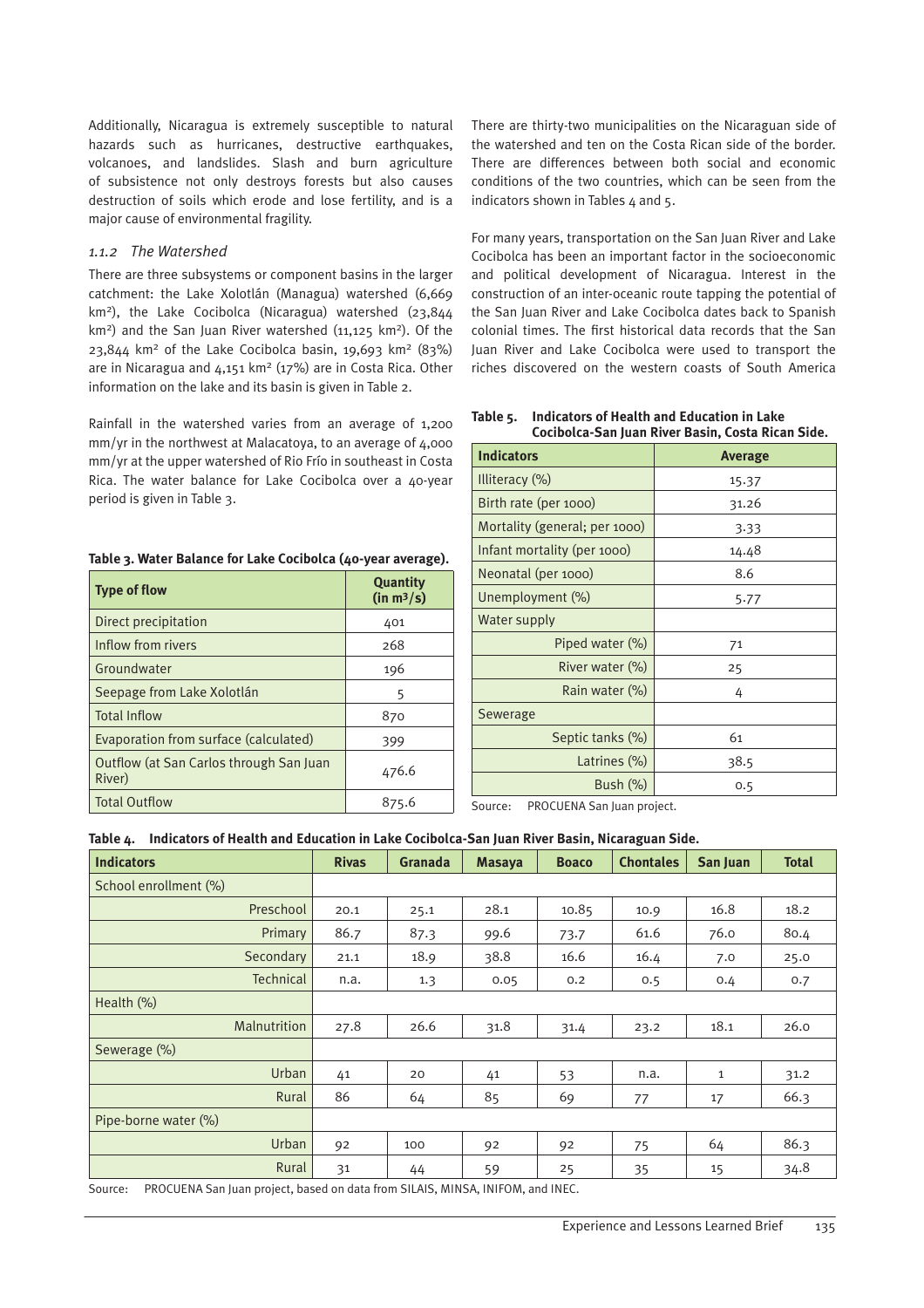and shipped to Spain during the conquest of the continent. History shows that since 1504, Nicaragua has made over 10 attempts to construct an inter-oceanic canal. To date, however, none of the projects have come to fruition. As of July 2003, there are new attempts to organize a canal company (http:// news.bbc.co.uk/hi/spanish/latin\_america/newsid\_3107000/ 3107937.stm).

With the discovery of gold in California (1848), transiting persons from the United States and Europe sought a faster route to the gold mines through the San Juan River and Lake Cocibolca. Reports from that time indicate that in 1853 some 20,800 persons traveled from the East Coast to the West Coast of the United States using that route. Other data show that some 2,000 passengers were transported via that route on a monthly basis. However, an earthquake that occurred in July 1863 increased sedimentation in the San Juan River mouth, greatly increasing the difficulties of navigating that part of the river. Later, the construction of the transcontinental railway across the United States in 1869 put an end to the great demand for passenger transport through Nicaragua.

Nevertheless, at the beginning of this century, interest in commercial navigation through Lake Cocibolca resumed. Of the studies conducted since the 1900s on the construction of an inter-oceanic canal, the following are noteworthy:

- Isthmian Canal Commission, 1899-1901
- U.S. Army Corps of Engineers, 1929-1931
- Canal Study Commission, 1970
- Japanese Commission, 1989

Further projects related to the construction of an inter-oceanic canal have been presented more recently, using either the waters of the San Juan River and Lake Cocibolca or building a railway connecting the Caribbean Sea to the Pacific Ocean, or a combination of the two.

A number of boats that operate on Lake Cocibolca and in the San Juan River and its tributaries, facilitate the trading of goods with the Pacific region of the country and the transport of passengers to towns located in the western sector of the lake and in the Pacific zone. In some communities like North San Juan, existing water-based transportation routes between communities in Costa Rica is well known. Practically all the trade in between these communities takes place through Puerto Viejo in the Sarapiquí canton. Also, emergency medical attention and sometimes other basic services, such as telephone communications with Nicaragua and education, are obtained through Costa Rica, along the waterways.

The main port facilities located in the San Juan River basin are the following: San Juan del Norte, El Castillo, and Sábalos, located on the San Juan River; Granada, San Jorge, San Carlos, and San Miguelito, located on the banks of Lake Cocibolca; and Moyogalpa, Altagracia, and Solentiname, located on Ometepe Island and in the Solentiname Archipelago, respectively. Los Chiles, Puerto Viejo, and Barra Colorado are ports situated

on the tributaries flowing from the southern sector of the basin. A feasibility study of the local transportation system in Lake Cocibolca and in the San Juan River conducted in 1970 found that the economic and financial benefit of the project was positive. Since then, however, there have been no new estimates on local navigation in these water bodies.

Navigation on the San Juan River and in Lake Cocibolca are affected by the progressive sedimentation of both water bodies. Navigation is also an important source of pollution of the water resources, due to the fact that boats are washed and serviced in both water bodies. The waterbodies, therefore, become depositaries of hydrocarbon residues, agricultural chemicals, basic grains, pigs, domesticated animals, and other products that are transported across these bodies of water.

The basin's water resources have great potential for hydroelectric generation. The considerable flow rates, combined with significant altitude changes within the basin, have led to the development of this type of project in the San Juan River basin. To date, there are four known hydroelectric development proposals to use the average flow rate at which Lake Cocibolca empties into the San Juan River as the source of the power supply. The projects are: Tipitapa-Tamarindo, Brito, Brito Residual, and Interlagos. None of these options have been discarded as of this time.

The construction of any of these projects will mean substantive changes in the average flow rate of the San Juan River, reducing it by some 36%. This will undoubtedly have a strong impact on navigation in the river. Aspects to be considered if these projects are implemented should be their effects on the aquatic life in the San Juan River and Lake Cocibolca, the local human populations, flora and fauna existing in the area to be inundated by the proposed dams, and the environmental impact that will result from all the associated construction works.

In addition to the large projects discussed above, there are currently several public and private hydroelectric projects in the southern sector of the San Juan River basin, which are at different stages of development. The private projects are approved by the ICE and carried out by private firms.

The possible conflicts in water use are discussed whenever an option for hydroelectric power or inter-oceanic canal construction is presented, especially since between 300 and 400 m3/s of the existing river flows abstracted to meet the requirements for potable water and irrigation water supplying suitable farmland in the Pacific region of Nicaragua.

On the banks of lakes Xolotlán and Cocibolca and in the León-Chinandega plain, there are 742,000 hectares of land suitable for irrigation (152,000 ha in the Lake Xolotlán zone, 432,000 ha in the area of Lake Cocibolca, and 158,000 distributed in the León-Chinandega area). The potential, available water in the León-Chinandega plain and along the banks of the lakes is approximately  $0.745$  km<sup>3</sup>. This volume could provide the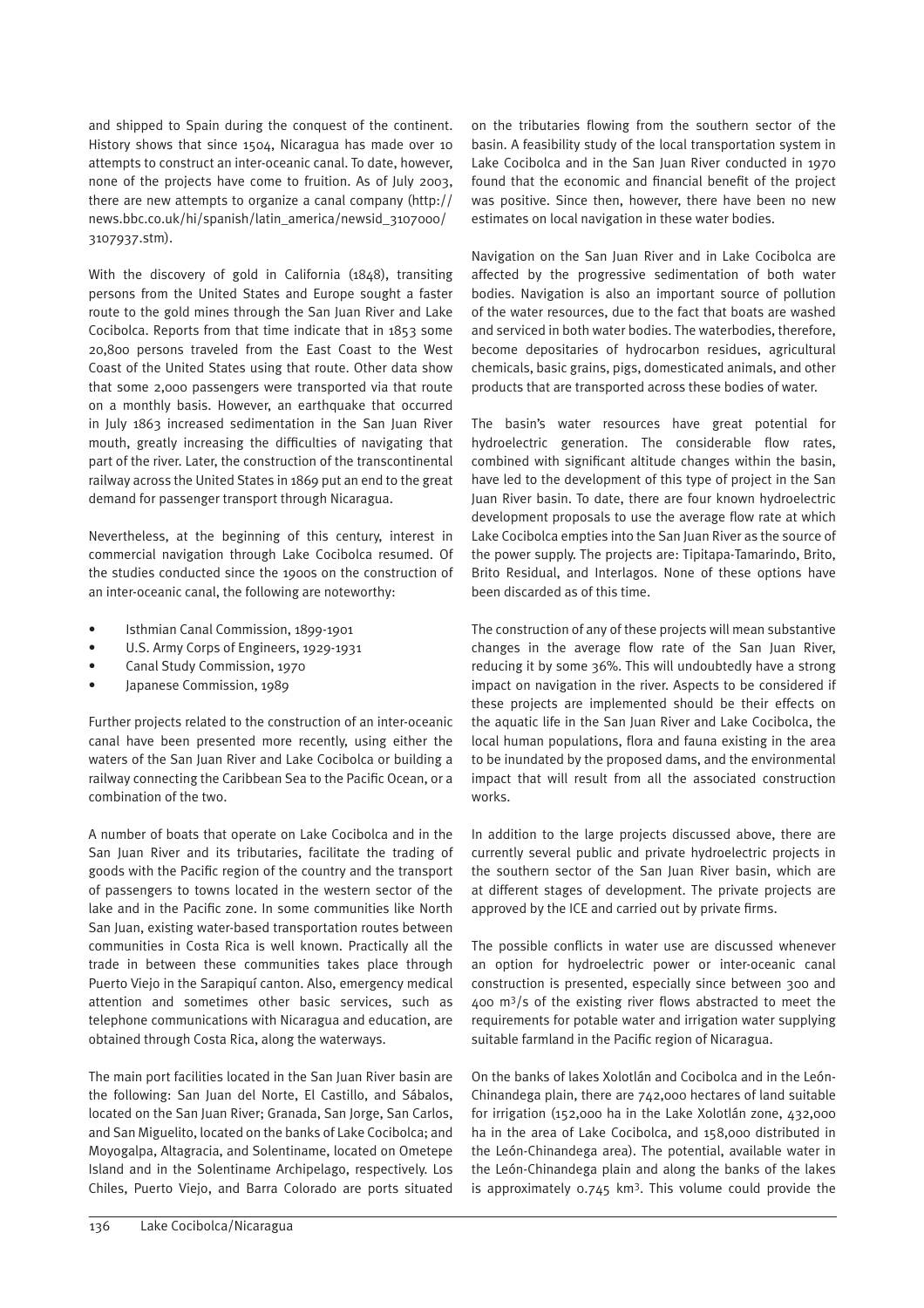water supply to irrigate approximately 138,000 ha, resulting in a shortfall in the amount needed to irrigate some 600,000 ha. To make up for this shortfall, a number of different alternative projects have been proposed, all of them drawing on Lake Cocibolca as the source. The most recent study, "Irrigation Strategy for Pacific Nicaragua", envisaged damming the waters of the San Juan River at San Isidro, maintaining the water level of Lake Xolotlán at 32 m asl, draining water from Lake Cocibolca into Lake Xolotlán by constructing a canal on the Tipitapa River, and pumping the water available up to the 100 m asl mark. This scheme would then irrigate, using gravity, the 600,000 ha needing irrigation that are below this elevation. This project envisages generating power through the Tamarindo River, the replenishing of Lake Xolotlán, and the provision of drinking water supplies to towns requiring this service, including Managua.

Like the hydroelectric projects, this proposed project would change the average flow rate of the San Juan River, which, in turn, will heavily impact navigation of the river. Aspects to be considered with this project should be the effects on aquatic life related to the San Juan River, lakes Cocibolca and Xolotlán, the existing flora and fauna in the area to be flooded by the proposed dam, and the environmental impact of the construction and all related works. There is conflict in the use of water for this irrigation project because, the wider the area irrigated, the less water available for power generation and the drinking water supply.

Though the drinking water supply is a problem in the basin, it does not place any particular pressure on the resource because of the limited size of the demand. However, municipal and industrial wastewater does indeed pose a threat to water quality. Due to the fact that most of the population discharges its wastewater in riverbeds, streams, or directly in the lake or river with no prior treatment, the quality of the water of those bodies of water has noticeably deteriorated. Critical points in this regard are San Miguelito, San Jorge, Granada, Juigalpa, San Carlos, El Castillo, Sábalos and San Juan del Norte.

#### 1.2 Political and Administrative Situation of the Basin

The area of the Lake Cocibolca-San Juan River basin system respects the physical boundaries of the watersheds of the hydrographic basin which do not coincide, in either of the two countries, with the political-administrative boundaries. This factor complicates the management of socioeconomic information, usually available in accordance with the territory's political-administrative division. In Costa Rica, the politicaladministrative division is by provinces and "cantons" or municipalities. The Project of Formulation of a Strategic Action Program for the Integrated Management of Water Resources and the Sustainable Development of the San Juan River Basin its Coastal Zone (PROCUENCA; under auspices of the Organization of American States (OAS) and United Nations Development Programme (UNDP)), defines an area which completely encompasses the cantons of La Cruz, Upala, Guatuso, Los Chiles, San Carlos, Sarapiquí, and Pococí; other

cantons are partially within this area. However, due to the fact that they do not have a significant impact on the dynamics of the basin, they have not been considered in that study.

In the case of Nicaragua, the political-administrative division is defined in terms of departments and municipalities. The Nicaraguan sector includes the entire San Juan River Department and important parts of the Departments of Masaya, Granada, Boaco, Chontales, and Rivas, with a total of 32 municipalities. PROCUENCA is at this moment the most important initiative to document the situation on the watershed to prepare a management plan.

PROCUENCA has calculated the population living within the project's boundaries at 1,067,952. This number is an approximate figure because the registers in both countries were defined on the basis of canton and municipality and not of the basin. The population belonging to the Nicaraguan sector is 779,339, or 73% of the basin's population; the population belonging to the Costa Rican sector is 288,613, representing the remaining 27%.

The geographic distribution of this population is not homogeneous. This is most notable in the case of Nicaragua, where 42% of the population is concentrated in four municipalities, and the most important cities (Masaya, Granada, and Juigalpa) are located within three of these. The remaining population is distributed over 29 municipalities. The average population density is approximately 46 inhabitants/ km2. 55% of the population is rural.

In the Costa Rican sector, the population is predominantly rural (85% of the total). There is just one main urban center, Quesada City, capital of the San Carlos canton. The average density is 22 inhabitants/km2. These numbers can be misleading since there are extensive zones with very limited populations, and parks, as well as reserves that are uninhabited.

#### 1.3 Environment

The waters of the Lake Cocibolca-San Juan River basin flow through at least eight distinct terrestrial ecosystems, including:

- dry tropical forest to the east, north, and west of Lake Cocibolca;
- cloud forest in the high areas of the Central Volcanic Cordillera of Costa Rica;
- moist tropical forest to the south and southwest of Lake Cocibolca and in the eastern foothills;
- very moist tropical forest in the San Juan Valley and on the coastal plains;
- gallery forest along river banks;
- wetlands to the south of Lake Cocibolca and at the confluences of the Colorado and Tortuguero rivers with the San Iuan:
- second-growth forest, meadows, and agricultural land in extensive areas of the basin; and,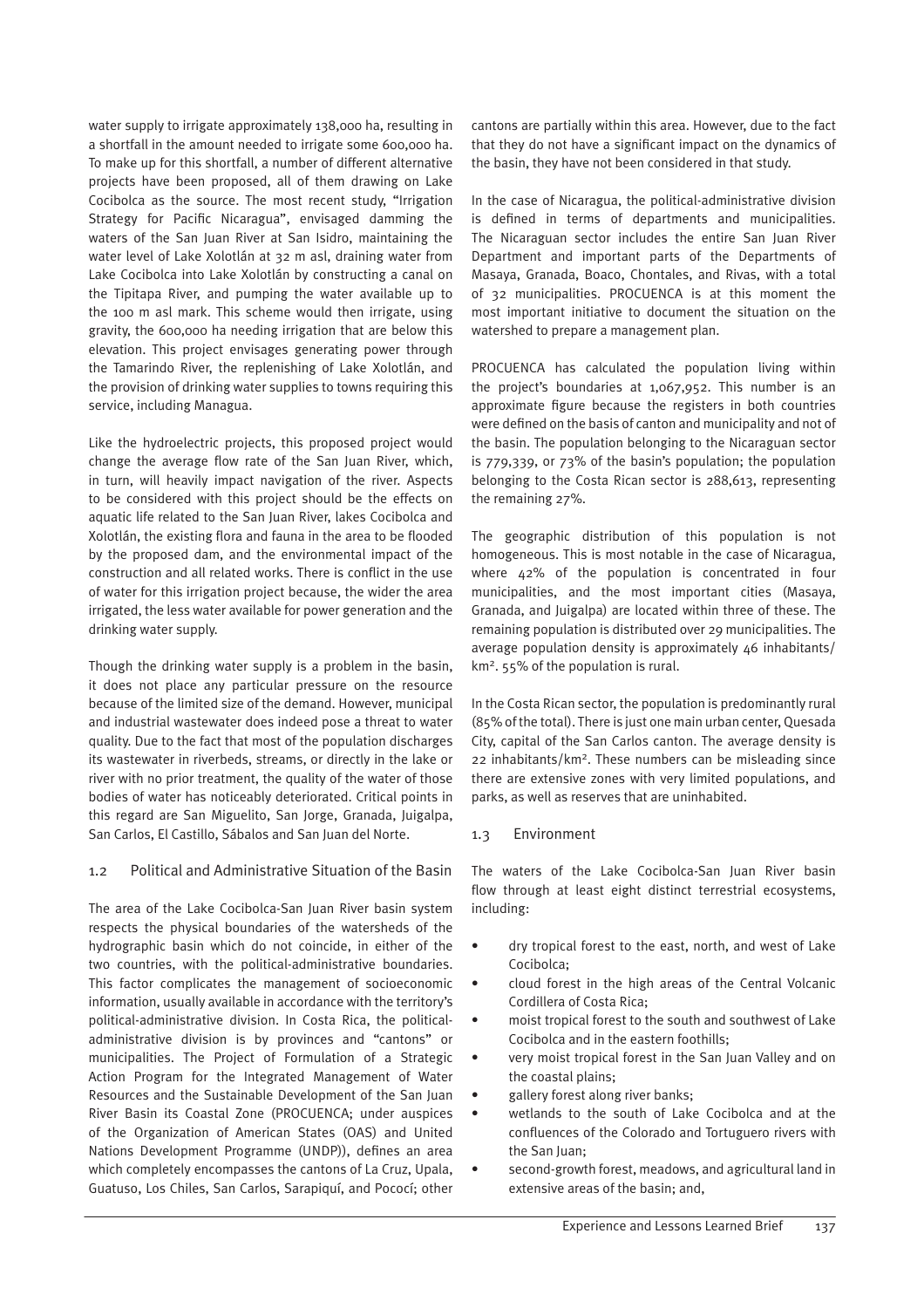• coastal forest and mangrove swamps on the Caribbean coast.

Because of this range of ecosystems and associated habitats, the Lake Cocibolca-San Juan River watershed has a wealth of biodiversity. Its location in the natural biological corridor running the length of Central America has made it a meeting ground for species from the subarctic areas of North America and others from the subtropics of South America. To a great extent, its natural history is unique. The low population density in a few parts of the Lake Cocibolca-San Juan River basin has kept it relatively pristine, although there is little information on the potential future impact of human migration trends and the spread of agriculture in the basin.

Regional studies now being carried out by the Central American Committee on Water Resources, with international cooperation, led to the conclusion that the fresh water in the Lake Cocibolca-San Juan River basin is the only source capable of meeting the foreseeable development needs of the semi-arid Pacific slope of Central America, the region's most populated area. Thus, it is likely that this system will come under increasing pressure of human exploitation. In addition, because the Lake Cocibolca-San Juan River basin is also a common westward passageway for anticyclones from the Atlantic to the Pacific, the threat of hurricanes and tropical storms, on top of the threats posed by volcanic activity and seismic pressures that already make this freshwater supply especially vulnerable, further exacerbating the human pressures likely to be experienced within this hydrologic system.

However, there are other threats to the Basin, coming from residues of pesticides and other agrochemical substances. In 1992, the Research Center for Inland Waters of Nicaragua, (CIRA/UNAN), affiliated to the National Autonomous University of Nicaragua, at request of the Ministry of Environment and Natural Resources (MARENA), carried out a sampling program on waters, benthic organisms and sediments of the San Juan River. The results, showing high concentrations of pesticides used in banana plantations, were sent by MARENA Minister to the Chancellor's office and a verbal note of protest was presented by Nicaragua to the Costa Rican Government. Consequently, a meeting of the Central American Commission of Environment and Development (CCAD) requested support to OAS and UNDP to initiate a research program to establish the severity of the problem.

In October 1994, UNEP and OAS signed an Agreement in which both organizations agreed to support Costa Rica and Nicaragua in carrying out the Project for Environmental Management and Sustainable Development of the San Juan River basin. UNEP agreed that the OAS would be the executing organization with respect to technical cooperation. The project's technical activities were initiated in June 1995.

The project's main objectives were defined as those relating to human development and the preservation of natural resources and ecosystems. The following aspects were given priority:

- Management and preservation of shared basins and water resources;
- Management of protected areas and preservation of biodiversity;
- Incentives for the development of sustainable economic activities;
- Overcoming the population's conditions of poverty, and attention to indigenous groups; and,
- Institutional strengthening and legislation which would reconcile key issues at the border and Central American level.

Due to their characteristics, the Central American border areas, and especially the Project areas, are key elements in the structuring of any alternative directed towards protecting the environment, combating poverty, and creating a favorable atmosphere for the countries' sustainable development. Likewise, the border areas favor the possibility of creating biological corridors which would permit the most effective preservation of biodiversity, avoiding fragmentation of the natural ecosystems.

# **2. State of the Lake and Basin Environment**

As noted before, the basin includes three well-differentiated sectors: the Lake Xolotlán (Managua) basin, the Lake Cocibolca (Nicaragua) basin, and the San Juan River basin (Figure 1). Since Lake Xolotlán occasionally connects with Lake Cocibolca through the Tipitapa River, it has not been considered in PROCUENCA Project. However, the basins of the Indio and Maíz Rivers in Nicaragua and the Tortuguero River in Costa Rica (these are not depicted in Figure 1) have been included because they share environmental conditions similar to those of the lower San Juan River basin.

# 2.1 Sediments in Lake Cocibolca and the San Juan River

Sediments originate in the upper and middle parts of the basins and are the result of strong rains, the fragility of many volcanic soils, the deforestation to which the area has been subjected, and agricultural/livestock development. In Nicaragua, agricultural activity and deforestation have caused erosion problems and, as a result, floods and the diversion of watercourses.

Lake Cocibolca is the depository for sediments carried by its tributaries. It also receives runoff and subsurface drainage which carry dissolved or suspended fertilizers and pesticides used in the area. There is almost no knowledge about the volume of sediment arriving at Lake Cocibolca. This information is essential to appreciate the seriousness of the problem and to implement the conservation practices, requirements that would allow for the preservation of lake.

At the Terrón station on the San Carlos River in Costa Rica, the contribution of sediment was calculated at 817 metric tons/km2/yr; at Peñas Blancas, 700 metric tons/km2/yr;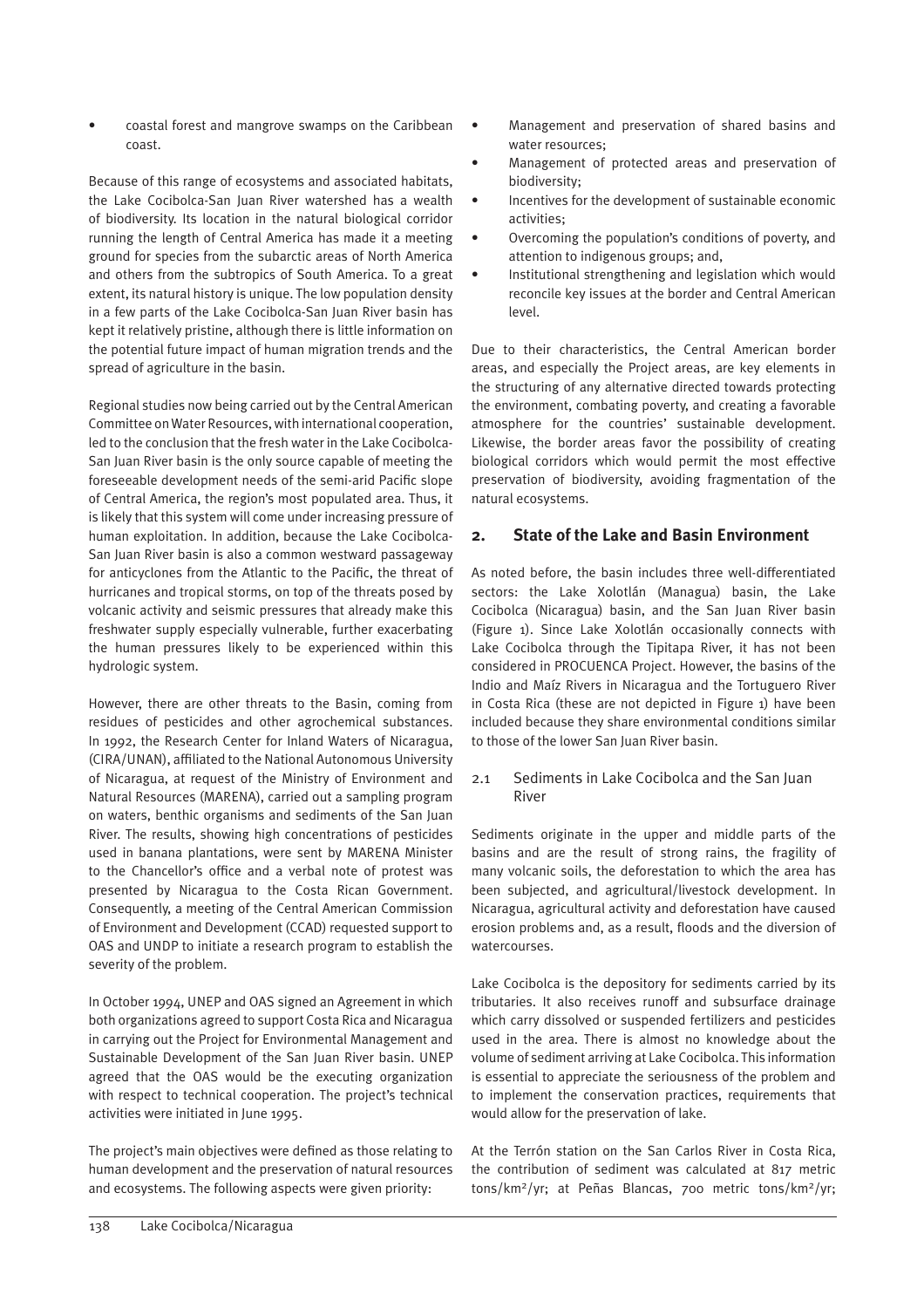at Punta Viejo and Veracruz on the Sarapiquí River, it was calculated at 216 metric tons/km2/yr. At the Guatuso station on the Frío River, a contribution of 298 metric tons/km2/yr was calculated.

Periodic samples of suspended sediments transported by the rivers have not been taken at key stations; however, the sedimentation can be verified visually. Already in 1868, Thomas Belt, an English mining engineer and naturalist, noted the sand banks development along the San Juan River due to deforestation. Sediment has caused some riverbeds to be filled in, with the consequent problems of overflow, floods, and the formation of new beds. This especially affects the San Juan River delta and, therefore, the animal habitat of the seacoast.

#### 2.2 Presence of Pesticide Residues in Sediments of Lake Cocibolca

The agriculture on the basin relies on heavy usage of agrochemicals. Table 6 shows crops raised in both sides of the basin, and the different substances employed. Lack of control of both substances and concentrations applied remains as a major challenge to meet.

In 1994, 1997, 2002 and 2003, the Research Center for Inland Waters of Nicaragua (CIRA/UNAN) carried out sampling campaigns surveying organisms (phytoplankton, zooplankton, fish, benthic organisms), water and sediments. The most striking results are those of pesticide residues contents of the sediments. Organochlorine pesticides, (pp-DDT, lindane, dieldrin, heptaclore), and organophosphorous (methyl parathion) were found in all 49 sampled sites, at concentrations of health concern both for people and the environment. For example, the pp-DDE concentration was found to be as high as 790 pg/g in the sediment at one station (CIRA/UNAN 1992-2003).

#### 2.3 Biological Diversity

The confluence of the bio-geographical regions of North and South America has given the San Juan River basin a varied and rich biological diversity. In addition, the largest tropical rain forest north of the Amazon region is also found here. However, the basin area has been irreversibly changed, despite the fact that nature reserves are maintained and appropriate areas are identified to serve as buffer zones and for environmental restoration. Some of these areas have a very high representation of ecosystem types, which affords them a high potential for use in non-extractive activities. These activities could generate resources to partially finance their protection and development activities.

A total of 51 protected areas, varying in type and size, have been identified in the basin. Thirty-three of these have been established in Costa Rica and 18 in Nicaragua. The main types of protected areas found in the basin are biological reserves, national parks, wildlife refuges, protected areas, and nature reserves.

The main terrestrial threats to the preservation of biodiversity of the basin have been identified as:

- Lumber exploitation and deforestation;
- Recurrent burning of pastureland;
- Mining activities;
- Damming or redirecting of surface waters;
- Unplanned colonization and ramshackle settlements;
- Contamination by agrochemicals and other products;
- Erosion and soil loss;
- Problems regarding land possession; and,
- Lack of a unified conceptual framework between the two countries with respect to the management of protected areas.

| <b>Crops</b>                                                            | <b>Insecticide</b> | <b>Nematicide</b> | <b>Fungicide</b> | Anti-<br>bacterial/<br>viral | <b>Herbicide</b> | <b>Molluskicide</b> |
|-------------------------------------------------------------------------|--------------------|-------------------|------------------|------------------------------|------------------|---------------------|
| Rice                                                                    | $\checkmark$       | $\checkmark$      | ✓                |                              | ✓                |                     |
| <b>Beans</b>                                                            | $\checkmark$       | ✓                 | ✓                | ✓                            | ✓                | ✓                   |
| Corn                                                                    | $\checkmark$       |                   | ✓                |                              |                  |                     |
| <b>Roots and Tubers</b>                                                 | $\checkmark$       | ✓                 | ✓                | $\checkmark$                 | ✓                |                     |
| Oranges                                                                 | $\checkmark$       | $\checkmark$      | ✓                | ✓                            |                  |                     |
| <b>Bananas</b>                                                          | $\checkmark$       | $\checkmark$      | ✓                |                              | $\checkmark$     |                     |
| Coffee                                                                  |                    |                   | ✓                |                              |                  |                     |
| Pineapples                                                              | $\checkmark$       | $\checkmark$      | ✓                |                              | ✓                |                     |
| Sugar cane                                                              | $\checkmark$       |                   | ✓                | $\checkmark$                 |                  |                     |
| Cotton                                                                  | ✓                  |                   |                  | ✓                            |                  |                     |
| Peanuts                                                                 | $\checkmark$       | ✓                 | $\checkmark$     | ✓                            | ✓                |                     |
| Vegetables<br>$\sim$ $\sim$ $\sim$<br>$P(X) = (1 - 1)R(X)$<br>$\cdot$ . | ✓                  | ✓                 | ✓                | ✓                            |                  |                     |

#### **Table 6. Crops and Pesticides Used in the Watershed Area.**

Source: PROCUENA San Juan project.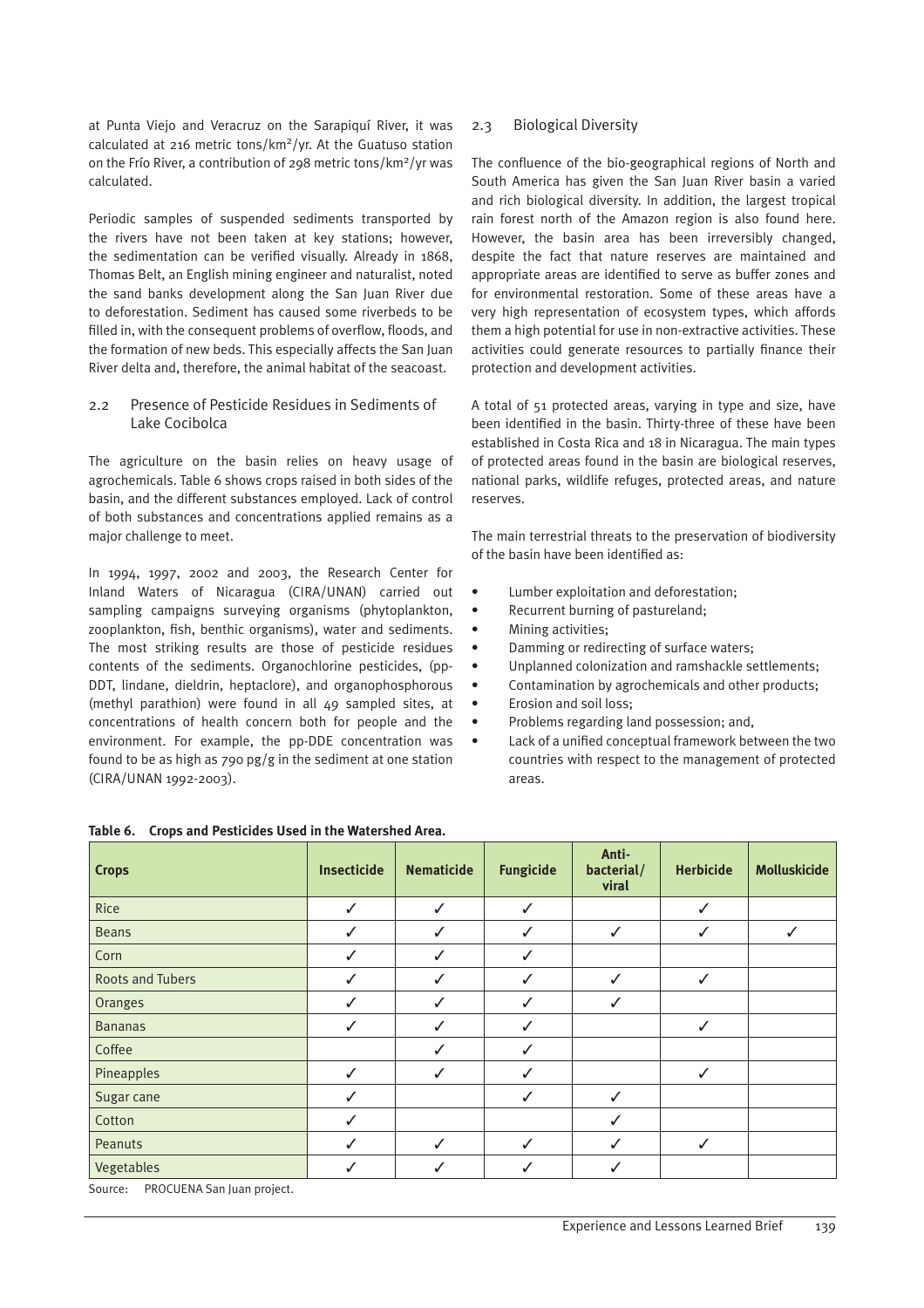In conclusion, it should be pointed out that in both countries, alternatives for the preservation and sustainable management of biodiversity exist. The alternatives include:

- defining buffer zones to temper the pressures on protected areas;
- implementing biological corridors which aid the preservation of species of fauna or for environmental restoration; and,
- fostering greater understanding and abilities with respect to preservation of the protected areas. In all cases, these alternatives are subject to a clear definition of objectives and methodologies which will help prioritize consistent with the aspirations, motivations, and opportunities afforded to local societies.

# **3. Economic Activities in the Basin Based on Natural Resources**

At different times, the section of the basin belonging to each country was affected by strong growth in agricultural and livestock activities. These activities have generally expanded both in suitable areas and in areas where the capacity for use under current conditions is for forests. As a result, there has been indiscriminate deforestation. In the case of Costa Rica, the forests that existed in the low lands, lands with lesser slopes, and non-floodable lands in the basin have practically disappeared; and in the case of Nicaragua, the remaining natural forests have deteriorated up to the very boundaries of the most significant biological reserves. The process has been generated by the destructive use of forest resources and the advance of shifting agriculture and livestock production. For this reason, significant areas have been exposed to erosion generated by high-intensity tropical rains, with the loss of soil which is then reflected in increased levels of water turbidity. Agricultural production technologies, which are in many cases inappropriate, and the intensive use of agrochemicals on certain crops have adversely impacted the quality of water resources, a factor that has only had limited studies to date.

In the Nicaraguan sector, the agricultural frontier is expanding, in many cases on ground of low productive capacity. This constitutes one of the causes of deforestation and of the great pressure on protected natural areas. It is estimated that 8.5% of the Nicaraguan sector and 8% of the Costa Rican sector is occupied by primary and secondary forests.

In the case of Costa Rica, the productive incorporation of these territories has already occurred and the need for land is now directly pressuring the protected areas. In Nicaragua, the agricultural frontier is still rapidly expanding eastward, in a new drive, without having achieved its consolidation and is threatening the Great Indio-Maíz Biological Reserve. The causes of this process are found in a combination of factors: it is linked to subsistence agricultural production, inefficient use of natural resources, and migration to new lands. These lands lose their fertility and are abandoned after a few years, making way for pastures and stockbreeding; thus the elimination of the forest is consolidated. At different times, this process has been encouraged by means of national incentives for stockbreeding, based on direct or indirect subsidies.

The indiscriminate extraction of lumber has been an additional factor in deforestation. The options for discouraging the destruction of the forest do not seem simple. They require the implementation of mechanisms which intensify and permanently settle agricultural production. This would require the adoption of new practices by the producers, as well as a change in their attitude with respect to the use of natural resources. Forest production requires, in its turn, new approaches which revert the extractive concept of forest exploitation. In addition, it would require a change to a productive activity with longer cycles, one which offers economic conditions that would permit it to compete with other alternative lands uses.

The area for agricultural uses covers 60% of the territory. In Nicaragua, the basin produces 26% of the national bean crop, almost 21% of the sorghum, and slightly more than 16% of the corn and sugar cane. In the Costa Rican sector, the basin produces 54% of the beans, 11% of the sugar cane, 6% of the corn and banana production, and 90% of the production of tubers and roots.

Agriculture in the Lake Cocibolca-San Juan River basin reveals marked asymmetries with respect to the number of producers and available land areas. Commercial producers represent 11% of the total and occupy 55% of the land, and small and subsistence producers represent 88% and occupy 49% of the total area.

In the Nicaraguan and Costa Rican sectors of the basin, stockbreeding has a fundamental role because nearly 20% of the national herd is found in the project area. In Nicaragua, the breeds are generally dual purpose. In Costa Rica, on the other hand, there is a tendency toward specialization in accordance with the type of production, meat or milk. Management of stockbreeding activities should improve at the global level in order to increase production instead of increasing land areas devoted to this activity. Improvement of the herds is a priority, as are planning and management of the fodder base, development of breeding services, and improvement of sanitation for livestock.

Some industries associated with the primary production activities are located in the area. There are a total of 70 sawmills in operation, 10 in the Nicaraguan sector and 60 in the Costa Rican one. Under the heading of agroindustries, the following stand out: in Costa Rica, the presence of four banana companies located in Pococí Canton, one citrus fruit processing plant in Los Chiles, three sugar mills, a milk producers cooperative located in Quesada City, San Carlos Canton, and numerous coffee processing plants. In the Nicaraguan sector, the agro-industrial activities are associated with the sugar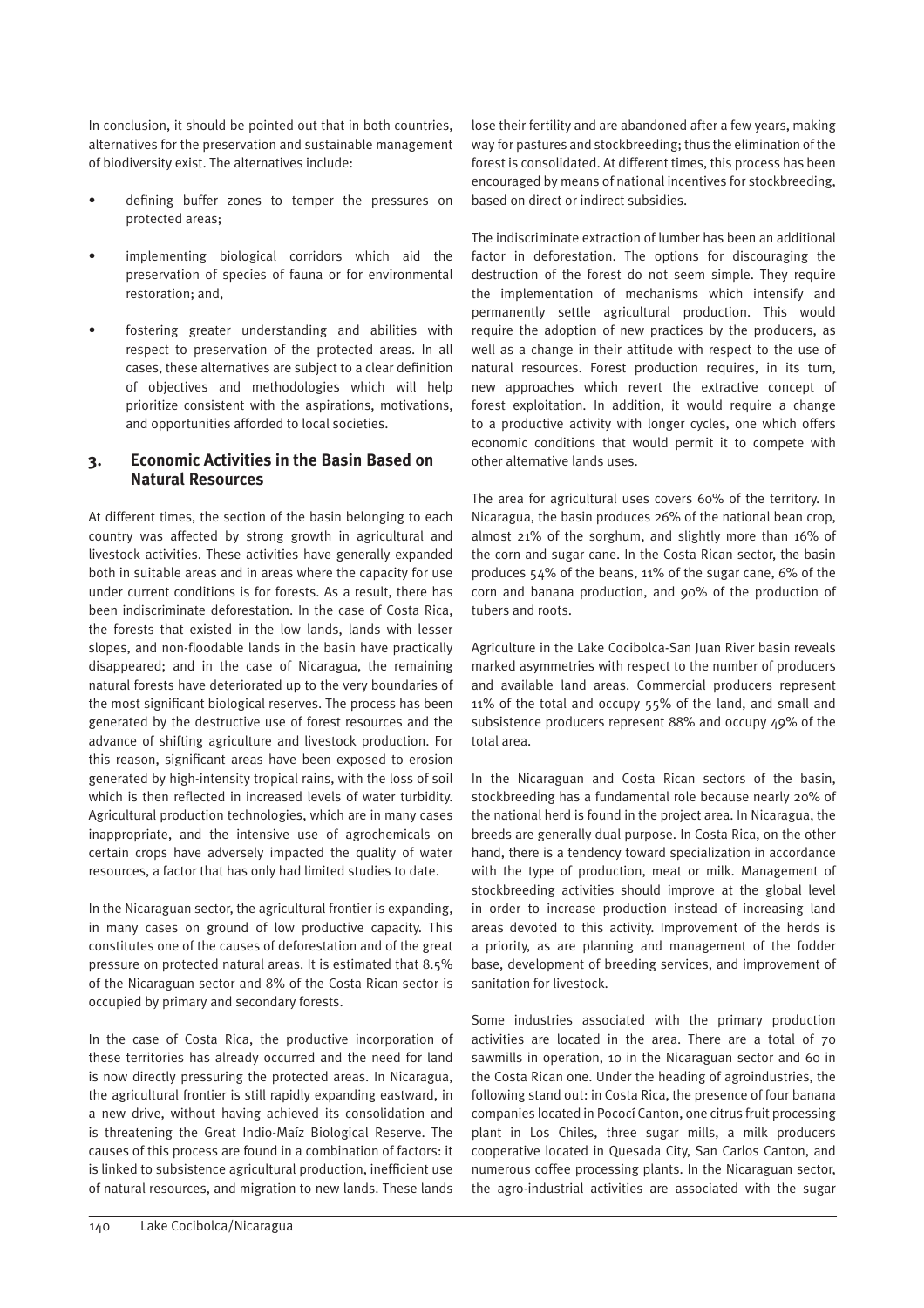mills located in Rivas Department, one tomato processor in Nandaime Municipality, one palm oil extractor in El Castillo Municipality, and several coffee processing plants.

# **4. Framework of Legal and Institutional Work**

Both countries have made progress with respect to the definition of a legal framework which considers, both in a sectoral and integrated manner, the factors which create environmental management in national areas and in international relations. These instruments have two types of limitations: on the one hand, institutional and organizational capacity to implement them is weak, and on the other, there are gaps and overlapping areas which make it difficult to use them adequately. It is not by coincidence that in both countries, changes have occurred in the legal instruments which are conducive to improving the unity and coherence which reality demands. The creation of the Ministry of Energy, Resources, and Mines (MINAE) and the Ministry of Environment and Natural Resources (MARENA) as organizations responsible for environmental management and management of natural resources in Costa Rica and Nicaragua, respectively, are two examples. Also, in both countries there are numerous institutions which directly or indirectly have authority over the environment and various natural resources, including water, which makes it difficult to clearly establish their jurisdictional boundaries, their responsibilities, and the control which each exercises in practice. This multiplicity of jurisdictions and superposition of functions caused by the various activities that are carried out both in and outside of the basin, impacts negatively on the evaluation and control of the environmental impacts.

In short, the existing constitutional mandates, institutional mandates, laws, and international agreements suggest that there is a sufficient regulatory framework to direct environmental management actions, biodiversity preservation, and sustainable development. The major limitations are associated with the institutional, technical, and organizational capacity to enforce compliance with this regulatory framework and the lack of public awareness which facilitates legal action in every country. Although the instruments which regulate binational relations with respect to the boundaries and the laws of the countries associated with the San Juan River do exist, the regulation of environmental issues where water resources are key, and the intent to jointly develop the territories around the basin lack the legal framework that promotes binational cooperative efforts. The national initiatives have concentrated on a few agreements regarding specific work. For example, the Proyecto de Areas Protegidas para la Paz (Protected Areas for Peace Project, SI-A-PAZ) with regards to the efforts undertaken by the Presidents and Chancelleries of both countries, through which the Binational Commission has been, in recent years, revitalized to deal with border issues of common interest.

Costa Rica and Nicaragua define their borders in accordance with the provisions of the Cañas-Jerez Treaty of April 15, 1858. ratified by the Cleveland Decision of March 22, 1888. The State of Costa Rica, in its Constitution, Article 121, specifies that

natural richness and biodiversity, among others, are a benefit belonging to the nation; the same is stipulated by Article 89 with respect to natural beauty. The Constitution of Nicaragua refers specifically to the environment and natural resources in two articles: 60 Cn, which establishes the right of Nicaraguans to live in a healthy environment; and 102 Cn, which stipulates that natural resources are the national heritage.

# **5. Situation Assessment**

The GEF Operational Strategy lists four major areas of concern relating to international waters:

- degradation of the quality of water resources;
- physical habitat degradation of coastal and near-shore marine areas, lakes and watercourses;
- the introduction of exotic species that disrupt aquatic and land ecosystems; and,
- excessive and/or inappropriate exploitation of resources due to inadequate management and control measures.

These issues were identified as part of an earlier study, carried out jointly by UNEP and the OAS, that pointed to a number of current and emerging problems that threaten the sustainability of development in the San Juan River basin and ultimately the quality of life of the people who live there. These transboundary environmental problems often have common roots and manifest themselves both individually and collectively. They are closely interrelated, but in the interest of seeking solutions they have been broken down as follows.

#### 5.1 The Accelerating Degradation of Transboundary Ecosystems

In the traditional uses of the main ecosystems of the area, human activities have exerted pressures on the environment and resulted in conflicts among the various groups involved, with negative consequences for the quality of water resources. These consequences include inadequate urban, industrial, and agroindustrial wastewater treatment systems; migratory agriculture, extensive grazing and the consequent extension of the agricultural frontier; widespread cutting of trees for timber, unregulated ecotourism, non-conservationist farming practices, the introduction of aggressive exotic species such as *Tilapia spp.*; and uncontrolled fires in the drier forests and of grassland. An emerging problem is the growing use of small and very small hydropower plants to tap the considerable hydroelectric potential of the region.

# 5.2 Overexploitation of Valuable Natural Resources

The problems here are related to poor land use, especially the farming of hillside areas and wetlands, the construction of poorly designed roads, unregulated fishing, and excessive exploitation of valuable moist tropical forest species and the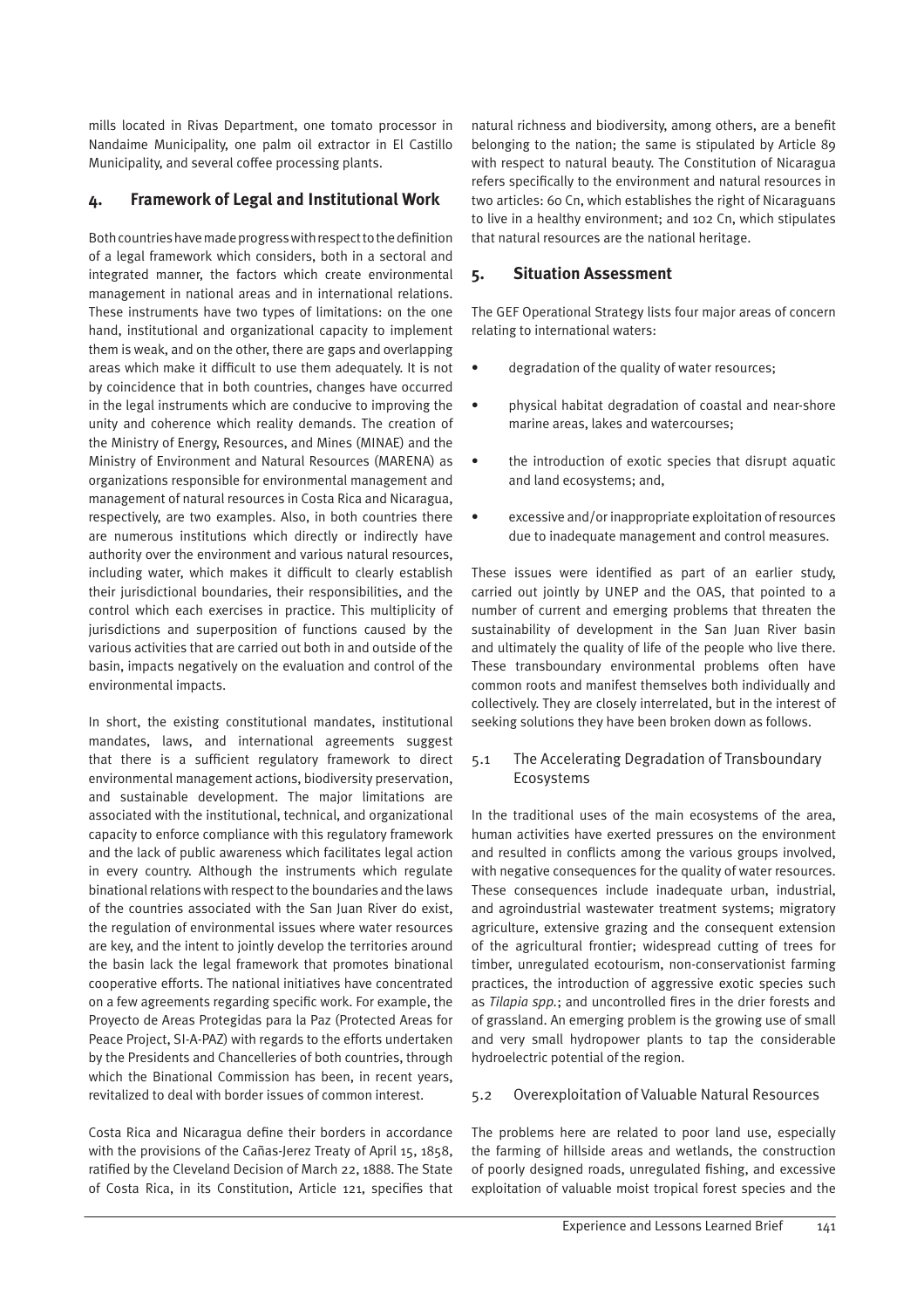destruction of plant cover in fragile areas, causing erosion and land degradation. The result is a loss of potential income from agriculture, fishing and tourism, a threat to biodiversity and the natural productivity of the ecosystem, and a change in coastal and inland waterway dynamics. There are signs that three marine and freshwater species are being over exploited: *Carcharhinus leucas*, locally called "bull shark" or "freshwater shark" because of its unique behavior of migrating between the Caribbean Sea and Lake Cocibolca; *Pristis perotteti* or big sawfish; and *Pristis pectinatus* or fine- toothed sawfish.

#### 5.3 Soil Degradation and Increasing Sedimentation

Part of the sedimentation of the San Juan River and its coastal zone is produced as a result of natural processes, according to historic documents. Nevertheless, road construction, the advancing agricultural frontier and its associated deforestation, and hillside farming without adequate soilconservation techniques exacerbate sedimentation problems, as well the emerging problems arising from open-pit mining and the extraction of construction materials.

#### 5.4 Pollution of Water Bodies

The main causes of water pollution are the indiscriminate use of pesticides and fertilizers, especially where intensive farming practices are used, and urban, industrial, and agroindustrial waste discharges. The water bodies being affected in Nicaragua are Lake Cocibolca, the San Juan River and its coastal zone, the wetlands to the south of Lake Cocibolca. In Costa Rica the Caño Negro wetlands, the Colorado River, and the Tortuguero canals are suffering the consequences of degraded water quality. Sporadic die-offs of aquatic fauna and flora give evidence of such degradation, as do small-scale and occasional studies of water quality that have been carried out in some parts of the Lake Cocibolca-San Juan River Basin.

#### 5.5 High Vulnerability to Natural Hazards

This is apparent in the devastating impact of hurricanes and tropical storms on the region's ill-housed populations, on its infrastructure, and on crops grown in areas where the forest has been cleared and the soil is fragile (areas exposed to landslides caused by hurricanes, tropical storms, and seismic or volcanic activity). Natural hazards can have a drastic and dramatic effect on the watercourses of the region.

#### 5.6 Inadequate Planning and Management

Although MINAE and MARENA are both trying to promote integrated watershed management using the legal mechanisms provided within each country through their own environmental legislation, there is no watershed planning and administration capacity in place. There have been no mechanisms for coordinating management and control across the international border and, thus, no ongoing institutional approach to water resources management in the Lake Cocibolca-San Juan River basin. The lack of comprehensive up-to-date data on the Lake

#### 5.7 Weak Institutions

Although both countries have quite comprehensive legislation on environmental management and the sustainable use of natural resources that could be implemented locally, a paucity of financial and human resources on the local level and the poverty in which most of the population lives makes compliance difficult.

#### 5.8 Insufficient Human and Institutional Capacity

Natural resource management is inefficient and it will not be possible to strengthen environmental command-and-control mechanisms without first creating local economic foundations and training people.

#### 5.9 Limited Stakeholder Participation

There is currently limited participation by stakeholders in sustainable development due to centralization of decisionmaking, which the governments are currently trying to change. This situation, added to reductions in the overall size of government, has hampered local action. This organization recognizes the need to promote and strengthen civil society organizations, increase the participation of women, and involve more people in decision-making on the sustainable development of the Lake Cocibolca-San Juan River basin. The initial steps toward enhancing stakeholder participation have been already taken during the execution of the GEF supported Block B program and through other actions of MINAE and MARENA. These steps now need to be reinforced and further developed through programs to educate people about sustainable development and adopting sustainable production practices and lifestyles within a comprehensive watershed management approach that does not yet exist.

#### 5.10 Extreme Poverty

Extreme poverty, combined with high population growth, low incomes and a subsistence economy, poor sanitation conditions, and a relative imbalance in employment and income-generating opportunities between the two countries, characterizes the current level of economic development in the Lake Cocibolca-San Juan River basin. Uncontrolled migration exacerbates the situation, by exceeding the capacity of existing institutions to meet all the sanitation, health, and educational needs created. The economic conditions force the inhabitants to move to the mountainsides and practice slash-and-burn agriculture just to survive. These reactions contribute to the environmental degradation being experienced in the Lake Cocibolca-San Juan River basin, but can be addressed, in part, through building institutional capacities and creating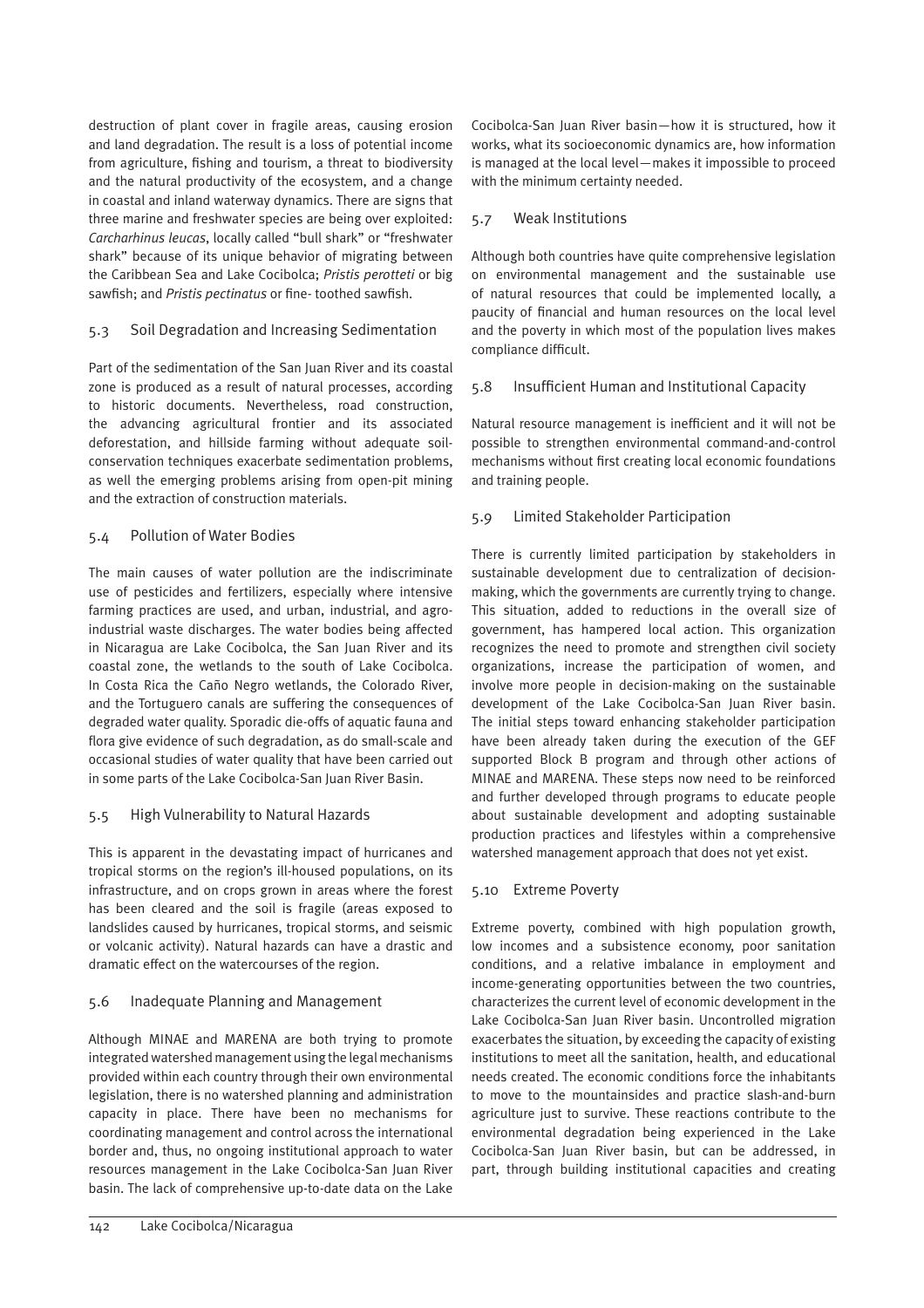economic instruments, neither now existing, to address such problems.

# **6. The PROCUENCA Project**

#### 6.1 Components

Thus far, the PROCUENCA Project has been the only activity that has devised a comprehensive initiative, including critical policy, legislative and institutional framework for long term basin management. It is comprised in the following components.

**Component 1**: Formulation of the Strategic Action Plan (SAP). Development of the SAP is the core task to be completed by the Technical Units in close consultation with UNEP and the OAS pursuant to the implementation arrangements.

**Component 2**: Lake Cocibolca-San Juan River Basin Information System. The objective of this Component is to enhance the capabilities of existing infrastructure in the decision-making process at all levels of government, and to encourage technical cooperation at the national level, by contributing and disseminating information among stakeholders, while, in the first instance, specifically facilitate data acquisition and sharing through an improved system.

**Component 3**: Strategic Actions with Stakeholder Involvement. Strategic planning and management will depend on integrating basic research with a series of activities and investment projects carried out within the identified geographic and subject areas to be targeted for development. Historically, such projects have lacked effective stakeholder involvement as a result of the institutional and human resource issues identified above. As an integral part of the process of formulating the SAP for the Lake Cocibolca-San Juan River basin, a series of demonstration activities illustrative of ways and means for promoting sustainable agriculture production and the conservation restoration of land and water ecosystems will be conducted, providing both an assessment of cost and feasibility, and specific examples to local communities of alternative means of production and land and water resource management. Economic mechanisms contributing to the sustainable management of natural resources and to meeting the demand of the inhabitants for improved living conditions, and to solve the conflicts that can arise over plans and decisions affecting resource use will be specifically identified and developed. This component will facilitate interaction between the GEF-funded activities and those of on-going development projects.

**Component 4**: Public Participation. This component will foster and support the participation of all stakeholders, including the general public, in the development and implementation of the activities carried out under the Lake Cocibolca-San Juan River basin project, and complement the activities proposed under Component 3 (above). Success is dependent on identifying and motivating stakeholders and giving them an opportunity to participate, including, where necessary, through financial contributions. National and binational workshops will be organized to give stakeholders the opportunity to become involved, to engage their commitment and facilitate SAP implementation. The project team will strive to assure gender balance in these activities. To establish a broad base of participation and learn the capacity of organizations to carry out actions, the four demonstration projects in various natural areas within the Lake Cocibolca-San Juan River basin are envisioned. These activities are to be more broadly-based and inclusive of the general public and public-at-large than those to be conducted under Component 3 (above), and will contribute to inclusion of public inputs beyond those considered from an economic perspective.

**Component 5**: Local, national and bi-national level institutional arrangements. This component is designed to correct problems identified in the transboundary diagnostic analysis (TDA) regarding the shortcomings in institutions working at the local and national levels, and to encourage enhancement of binational coordination between institutions within the Lake Cocibolca-San Juan River basin as well as to ensure that the prescribed actions of the SAP are incorporated into national policies. Technical meetings bringing together MINAE and MARENA personnel and cooperative research efforts between universities and other institutions of both countries will be promoted. Current institutional arrangements and the role they play in the management of the San Juan River basin will be reviewed. This component is complementary to Component 6 (below).

**Component 6**: Capacity building and institutional strengthening. This component will foster the formation of basin councils in critical sub-basins and encourage the participation of such councils within the municipal sustainable development councils existing within the Lake Cocibolca-San Juan River basin. The Federation of Local Border Governments will be strengthened through specific activities with clearly defined goals in order to promote the strengthening and further development of coordination mechanisms at the local level. A proposal to strengthen institutions will be drafted with measures for: (a) building sustainable development planning and management capacities; (b) improving infrastructure; (c) equipping institutions; and (d) designing mechanisms to increase the incomes of local and regional institutions. These activities will be supported by two demonstration projects establishing costs and feasibility of achieving integrated management as well as assessment of specific paradigms to be developed at specific sites within the Lake Cocibolca-San Juan River basin.

**Component 7**: Education and training in conservation and the sustainable use of natural resources. This component has been designed to provide the building blocks of an education and training Program that will make the inhabitants of the Lake Cocibolca-San Juan River basin more aware of the important role that water resources play in society, in the economy, and in nature. It will be especially geared to students and young people, who generally are more willing to change their habits